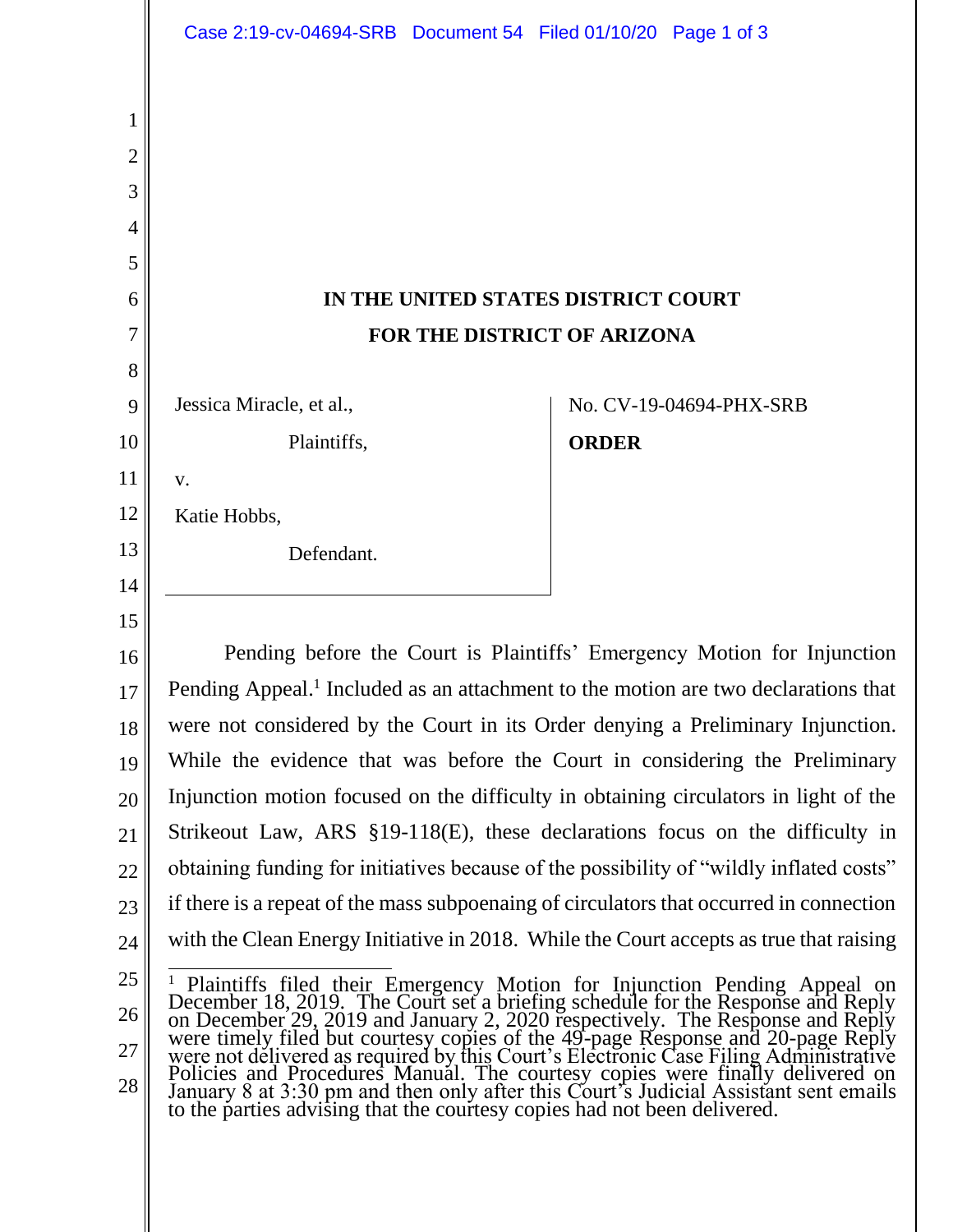funds to support initiative efforts may now be more difficult because of the Strikeout Law, an injunction pending the expedited appeal of the Preliminary Injunction denial will likely not solve that problem. Plaintiffs' appeal of this Court's denial of a Preliminary Injunction will probably be decided within this election cycle. Any injunction pending appeal will be dissolved and either this Court's denial of a Preliminary Injunction will be affirmed or the Court of Appeals will decide that a Preliminary Injunction should issue. The uncertainty for funders of initiative petitions remains until the Court of Appeal rules.

9 10 11 12 13 14 15 16 17 18 19 20 21 22 This Court continues to be persuaded by the Arizona Supreme Court's decision in *Stanwitz v Reagan,* 245 Ariz. 344, 429 P.3d 1138 (2018). Although the case was decided based on the Arizona Constitution's guarantee of the right to the initiative process and not the First Amendment, in the facial challenge to the Strikeout Law, the Arizona Supreme Court outlined the reasons the law did not unreasonably hinder or restrict the right to initiative. The Arizona Supreme Court concluded that the Strikeout Law "'represents a reasonable means of fostering transparency, facilitating the judicial fact-finding process, inducing compliance with valid compulsory process, and mitigating the threat of fraud or other wrongdoing infecting the petition process.'" *Id* at 350*.* The Supreme Court held that the Strikeout Law was "constitutionally valid on its face because it furthers the constitutional purpose of the initiative process by ensuring the integrity of signature gathering by reasonable means, and [Appellants] fail[ed] to demonstrate that there [was] 'no set of circumstances' under which the statute's application would be valid." *Id.* <sup>2</sup>

23 24 25 The holding of the Arizona Supreme Court in *Stanwitz* finding that the Strikeout Law was a reasonable regulation of the initiative process is a convincing reason for this Court to conclude that the Strikeout Law is not an unconstitutional

26

1

2

3

4

5

6

7

8

<sup>27</sup> 28 <sup>2</sup> In rejecting the as applied challenge, the *Stanwitz* Court noted that the petitioners had raised serious questions about the circulators' qualifications and that only a small percentage (0.6%) of circulators were subpoenaed. This Court will not act on the assumption that the egregious number of subpoenas served in the Clean Energy Initiative challenge represents the norm for future challenges.